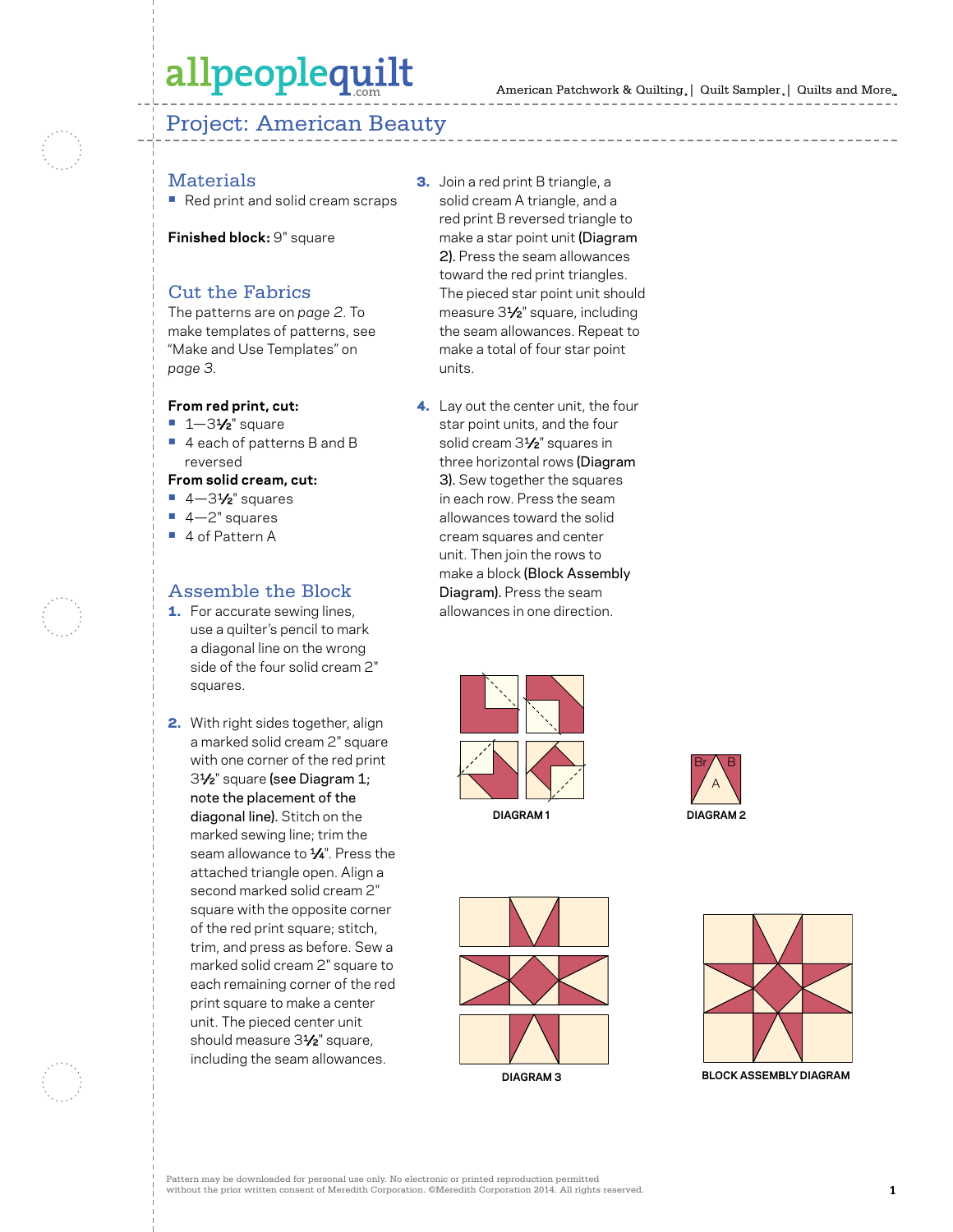# allpeoplequilt

Project: American Beauty



| This box should<br>measure 1". |  |
|--------------------------------|--|
| п                              |  |

### **\*** NOTE:

When printing a downloadable pdf, set Page Scaling preference to NONE to print patterns at 100%. Do NOT "Shrink to Fit" or "Fit to Printable Area."